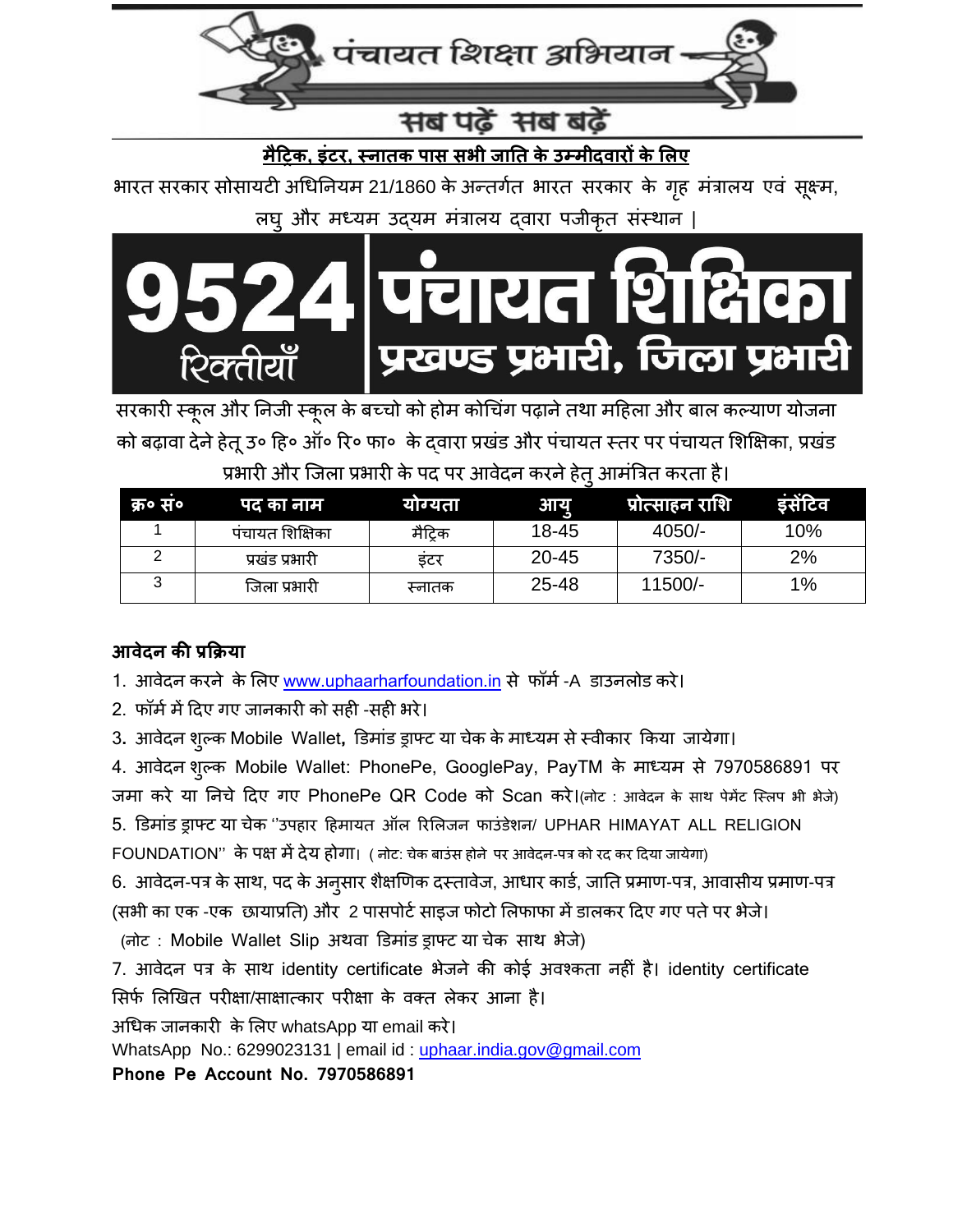# To,

The General Secretary UPHAR

203 C, Second Floor, Shikago Ashiyana, N.H. 28, Near Jha Jee Petrol Pump, Bhagwanpur, Muzaffarpur (Bihar) 842001

### **Important Dates**

आवेढ़न शेजने

का पता

| <b>Events</b>                                                                      | <b>Dates</b> |
|------------------------------------------------------------------------------------|--------------|
| <b>Starting Date for Apply (Date Change)</b>                                       | 09/02/2020   |
| Closing Date for Apply (extended up to)                                            | 23/02/2020   |
| <b>Examination/Interview Date</b>                                                  | 15/03/2020   |
| <b>Merit List declared (Revised Date)</b>                                          | 28/03/2020   |
| <b>Final Merit List Declaration (Revised Date)</b>                                 | 05/04/2020   |
| Document Verification (15 to 19 April 2020) (Revised Date)                         | 15/04/2020   |
| Offer Letter for Final Selected Candidates (20 to 30 April 2020) (Revised<br>Date) | 20/04/2020   |
| Training Date (28 April to 13 May 2020) (Revised Date)                             | 28/04/2020   |
| <b>Job Conformation Letter date</b>                                                | 15/05/2020   |

#### **Application Fees**

| Catagory        | Fee                  |
|-----------------|----------------------|
| General/OBC/EBC | $\cap$ $\cap$<br>ZJU |
| CCICT<br>SU(5)  | 200/                 |



#### **ACCEPTED HERE**

Scan & Pay Using PhonePe App



or Pay to Mobile Number using PhonePe App

7970586891 **UPHAR FOUNDATION** 

@ 2019, All rights reserved, PhonePe Internet Pvt Ltd.

**PhonePe Account No. 7970586891**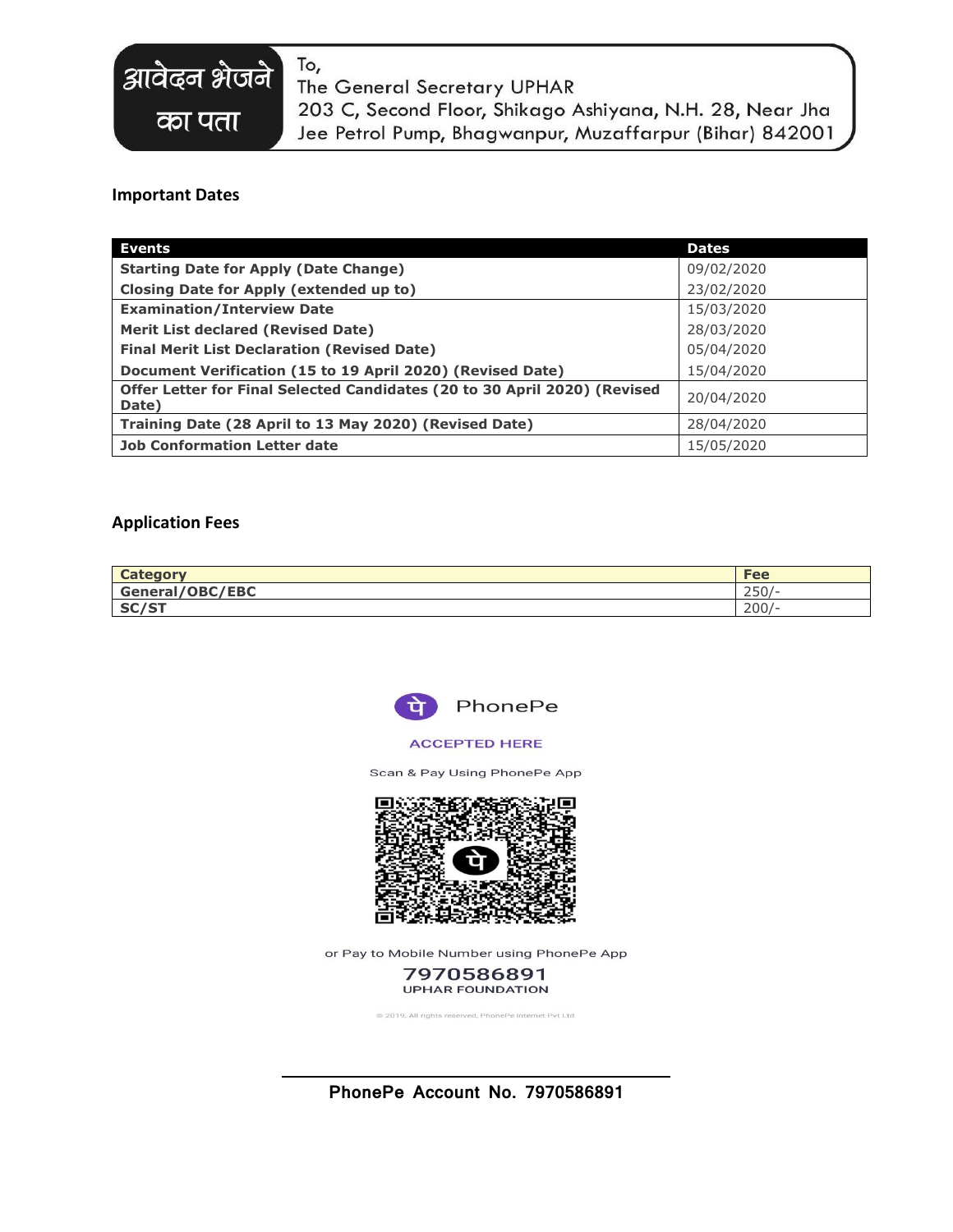## **Compensation:**

**Panchayat Teacher:** Gross salary per month INR 4100- INR 4500\* **Block Incharge (Minimum 30 Child Group):** Gross salary per month INR 7350- INR 12500\*(Incentive + Reference Income) **District Icharge (Minimum 480 Child Group):** Gross salary per month INR 11500- INR 38150\*\*(Incentive + Reference Income) \*The Salary offered is subject to the educational qualifications (relevant teaching degree) and experience. **Note:** It is mandatory for the Panchayat teachers to create 6 group of children. It is compulsory to include children from 3 group class nursery to class-3 and 3 group class-3 to class-7. (40 children per group) Teachers must have 1 room to teach home coaching to 40 children.

40 बच्चों को होम कोचिंग पढ़ाने के लिए शिक्षकों के पास<sup>9</sup>1 कमरा होना अनिवार्य है।

#### **महत्तपूर्ण तनदेि**

चयन किये गए पंचायत शिक्षिका, प्रखंड प्रभारी और जिला प्रभारी को 15 दिनों का कार्य दिया जायेगा कार्य के दौरान प्रत्येक पंचायत शिक्षिका को 40-40 बच्चो की 6 समूह तैयार करना होगा जिसमे 3 समूह कक्षा - नर्सरी से कक्षा- 3 और 3 समूह कक्षा - 4 से कक्षा- 7 तक के बच्चे होना अनिवार्य है।

प्रत्येक प्रखंड प्रभारी के टीम में 30 बच्चो का समूह तथा जिला प्रभारी के टीम में 480 बच्चो का समूह होना अनिवार्य है।

पंचायत शिक्षिका, प्रखंड प्रभारी और जिला प्रभारी को 15 दिनों तक दिए गए कार्य की सूचि सचिव को देना होगा उसके बाद पंचायत शिक्षिका, प्रखंड प्रभारी और जिला प्रभारी को लिखित तौर पर नियुक्ति पत्र/appointment Letter दे दिया जायेगा। (नोट : 15 दिनों का वेतन नहीं भुकतान किया जायेगा।)

## **Vacancy for District Incharge, Block Incharge and Teacher all over Bihar District, Post and vacancies list**

**District: Muzaffarpur**

| Post                  | <b>Vacancy</b> | <b>Children Group</b>        | Location       |
|-----------------------|----------------|------------------------------|----------------|
| Panchayat Teacher     | 220            | 06 Children<br>Group         | Home Panchayat |
| <b>Block Incharge</b> | 09             | Per P.T 06 Children<br>Group | Home Block     |
| District Incharge     | 01             | Per P.T 06 Children<br>Group | Home District  |

#### **District: Araria**

| Post                  | <b>Vacancy</b> | <b>Children Group</b>        | <b>Location</b> |
|-----------------------|----------------|------------------------------|-----------------|
| Panchayat Teacher     | 220            | 06 Children<br>Group         | Home Panchayat  |
| <b>Block Incharge</b> | 09             | Per P.T 06 Children<br>Group | Home Block      |
| District Incharge     | 01             | Per P.T 06 Children<br>Group | Home District   |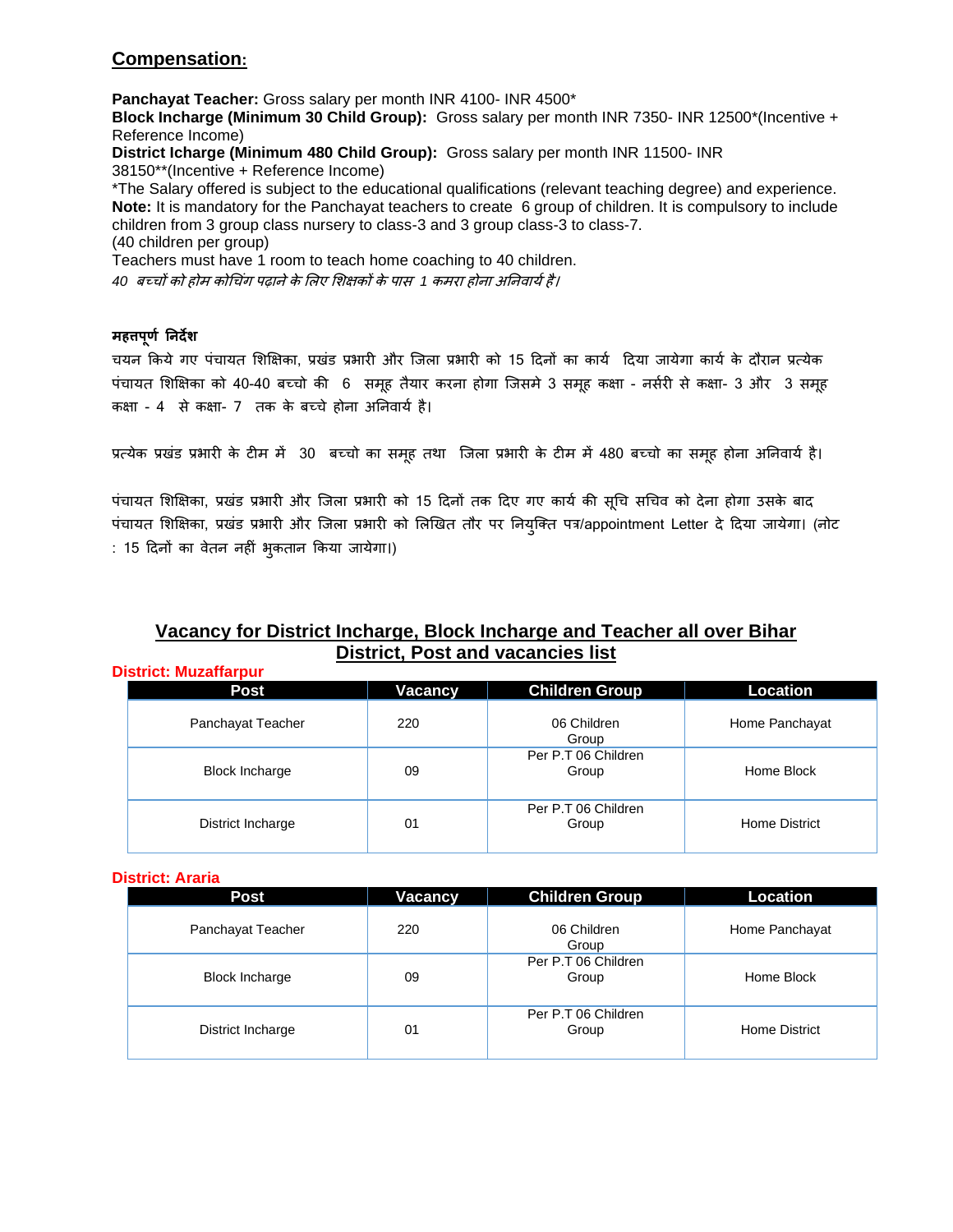#### **District: Arwal**

| <b>Post</b>           | Vacancy | <b>Children Group</b>        | Location       |
|-----------------------|---------|------------------------------|----------------|
| Panchayat Teacher     | 65      | 06 Children<br>Group         | Home Panchayat |
| <b>Block Incharge</b> | 05      | Per P.T 06 Children<br>Group | Home Block     |
| District Incharge     | 01      | Per P.T 06 Children<br>Group | Home District  |

#### **District: Aurangabad**

| <b>Post</b>           | Vacancy | <b>Children Group</b>        | Location       |
|-----------------------|---------|------------------------------|----------------|
| Panchayat Teacher     | 145     | 06 Children<br>Group         | Home Panchayat |
| <b>Block Incharge</b> | 11      | Per P.T 06 Children<br>Group | Home Block     |
| District Incharge     | 01      | Per P.T 06 Children<br>Group | Home District  |

## **District: Banka**

| <b>Post</b>           | Vacancy | <b>Children Group</b>        | Location       |
|-----------------------|---------|------------------------------|----------------|
| Panchayat Teacher     | 205     | 06 Children<br>Group         | Home Panchayat |
| <b>Block Incharge</b> | 11      | Per P.T 06 Children<br>Group | Home Block     |
| District Incharge     | 01      | Per P.T 06 Children<br>Group | Home District  |

#### **District: Begusarai**

| <b>Post</b>           | Vacancy | <b>Children Group</b>        | <b>Location</b> |
|-----------------------|---------|------------------------------|-----------------|
| Panchayat Teacher     | 265     | 06 Children<br>Group         | Home Panchayat  |
| <b>Block Incharge</b> | 18      | Per P.T 06 Children<br>Group | Home Block      |
| District Incharge     | 01      | Per P.T 06 Children<br>Group | Home District   |

## **District: Bhagalpur**

| <b>Post</b>           | <b>Vacancy</b> | <b>Children Group</b>        | <b>Location</b> |
|-----------------------|----------------|------------------------------|-----------------|
| Panchayat Teacher     | 303            | 06 Children<br>Group         | Home Panchayat  |
| <b>Block Incharge</b> | 16             | Per P.T 06 Children<br>Group | Home Block      |
| District Incharge     | 01             | Per P.T 06 Children<br>Group | Home District   |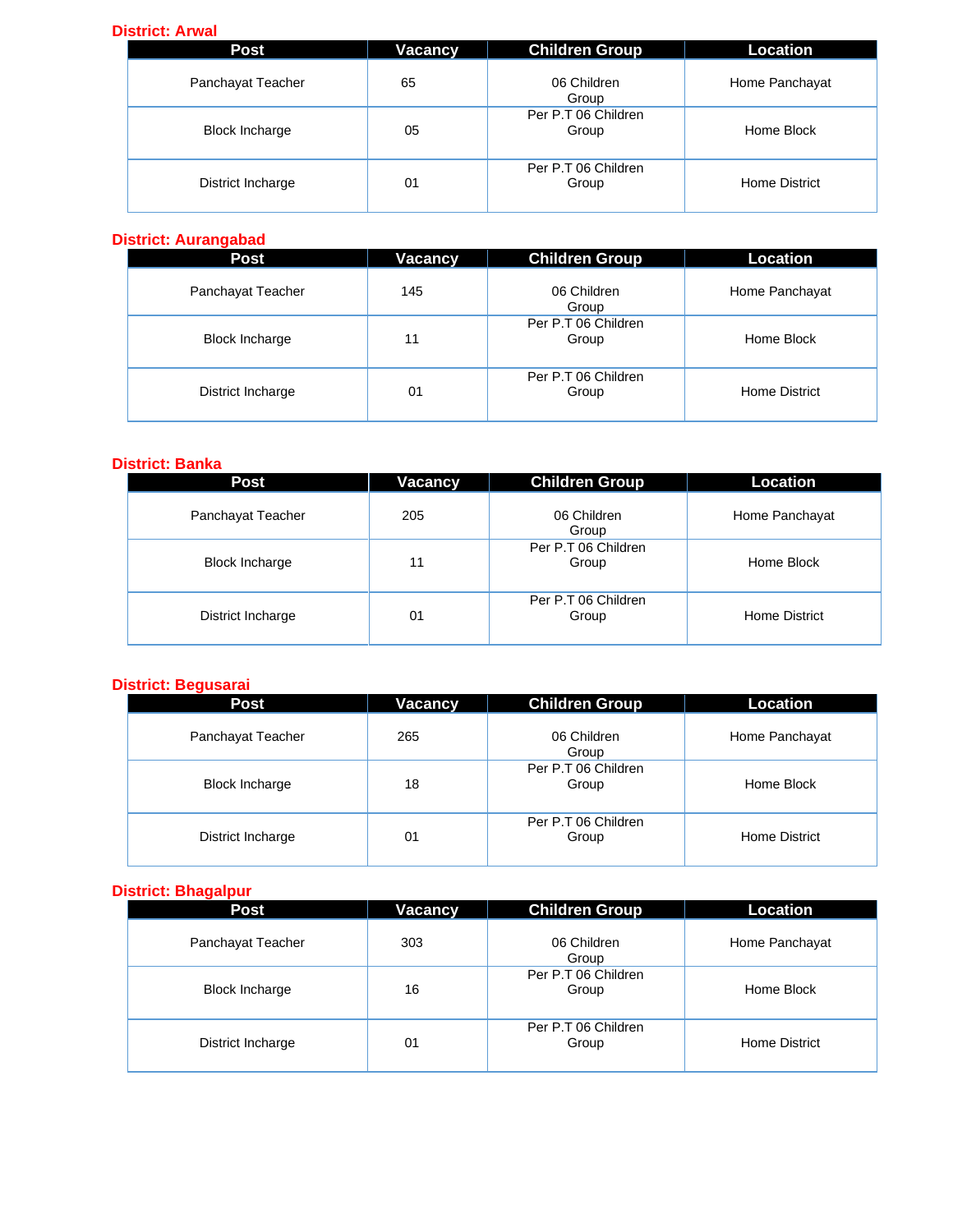### **District: Bhojpur**

| <b>Post</b>           | Vacancy | <b>Children Group</b>        | Location       |
|-----------------------|---------|------------------------------|----------------|
| Panchayat Teacher     | 269     | 06 Children<br>Group         | Home Panchayat |
| <b>Block Incharge</b> | 14      | Per P.T 06 Children<br>Group | Home Block     |
| District Incharge     | 01      | Per P.T 06 Children<br>Group | Home District  |

#### **District: Buxar**

| <b>Post</b>           | Vacancy | <b>Children Group</b>        | Location       |
|-----------------------|---------|------------------------------|----------------|
| Panchayat Teacher     | 155     | 06 Children<br>Group         | Home Panchayat |
| <b>Block Incharge</b> | 11      | Per P.T 06 Children<br>Group | Home Block     |
| District Incharge     | 01      | Per P.T 06 Children<br>Group | Home District  |

#### **District: Darbhanga**

| <b>Post</b>           | Vacancy | <b>Children Group</b>        | Location       |
|-----------------------|---------|------------------------------|----------------|
| Panchayat Teacher     | 358     | 06 Children<br>Group         | Home Panchayat |
| <b>Block Incharge</b> | 18      | Per P.T 06 Children<br>Group | Home Block     |
| District Incharge     | 01      | Per P.T 06 Children<br>Group | Home District  |

#### **District: East Champaran**

| <b>Post</b>           | Vacancy | <b>Children Group</b>        | Location       |
|-----------------------|---------|------------------------------|----------------|
| Panchayat Teacher     | 358     | 06 Children<br>Group         | Home Panchayat |
| <b>Block Incharge</b> | 18      | Per P.T 06 Children<br>Group | Home Block     |
| District Incharge     | 01      | Per P.T 06 Children<br>Group | Home District  |

#### **District: Gaya**

| <b>Post</b>           | <b>Vacancy</b> | <b>Children Group</b>        | Location       |
|-----------------------|----------------|------------------------------|----------------|
| Panchayat Teacher     | 370            | 06 Children<br>Group         | Home Panchayat |
| <b>Block Incharge</b> | 24             | Per P.T 06 Children<br>Group | Home Block     |
| District Incharge     | 01             | Per P.T 06 Children<br>Group | Home District  |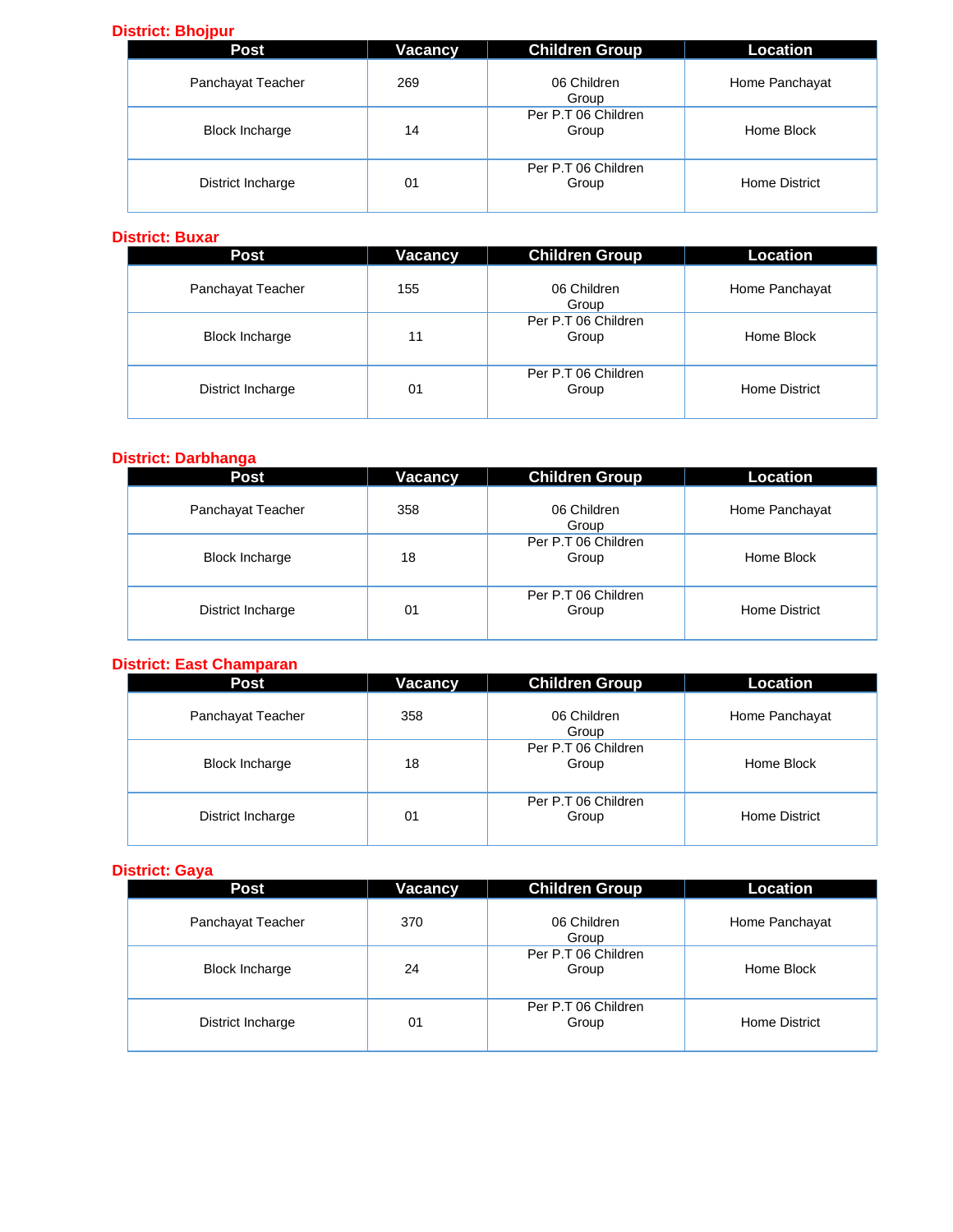## **District: Gopalganj**

| <b>Post</b>           | Vacancy | <b>Children Group</b>        | Location       |
|-----------------------|---------|------------------------------|----------------|
| Panchayat Teacher     | 271     | 06 Children<br>Group         | Home Panchayat |
| <b>Block Incharge</b> | 14      | Per P.T 06 Children<br>Group | Home Block     |
| District Incharge     | 01      | Per P.T 06 Children<br>Group | Home District  |

#### **District: Jamui**

| <b>Post</b>           | <b>Vacancy</b> | <b>Children Group</b>        | Location       |
|-----------------------|----------------|------------------------------|----------------|
| Panchayat Teacher     | 182            | 06 Children<br>Group         | Home Panchayat |
| <b>Block Incharge</b> | 10             | Per P.T 06 Children<br>Group | Home Block     |
| District Incharge     | 01             | Per P.T 06 Children<br>Group | Home District  |

#### **District: Jahanabad**

| Post                  | Vacancy | <b>Children Group</b>        | <b>Location</b> |
|-----------------------|---------|------------------------------|-----------------|
| Panchayat Teacher     | 103     | 06 Children<br>Group         | Home Panchayat  |
| <b>Block Incharge</b> | 07      | Per P.T 06 Children<br>Group | Home Block      |
| District Incharge     | 01      | Per P.T 06 Children<br>Group | Home District   |

## **District: Khagaria**

| <b>Post</b>           | Vacancy | <b>Children Group</b>        | Location       |
|-----------------------|---------|------------------------------|----------------|
| Panchayat Teacher     | 160     | 06 Children<br>Group         | Home Panchayat |
| <b>Block Incharge</b> | 07      | Per P.T 06 Children<br>Group | Home Block     |
| District Incharge     | 01      | Per P.T 06 Children<br>Group | Home District  |

### **District: Kishanganj**

| - -<br><b>Post</b>    | Vacancy | <b>Children Group</b>        | Location       |
|-----------------------|---------|------------------------------|----------------|
| Panchayat Teacher     | 88      | 06 Children<br>Group         | Home Panchayat |
| <b>Block Incharge</b> | 07      | Per P.T 06 Children<br>Group | Home Block     |
| District Incharge     | 01      | Per P.T 06 Children<br>Group | Home District  |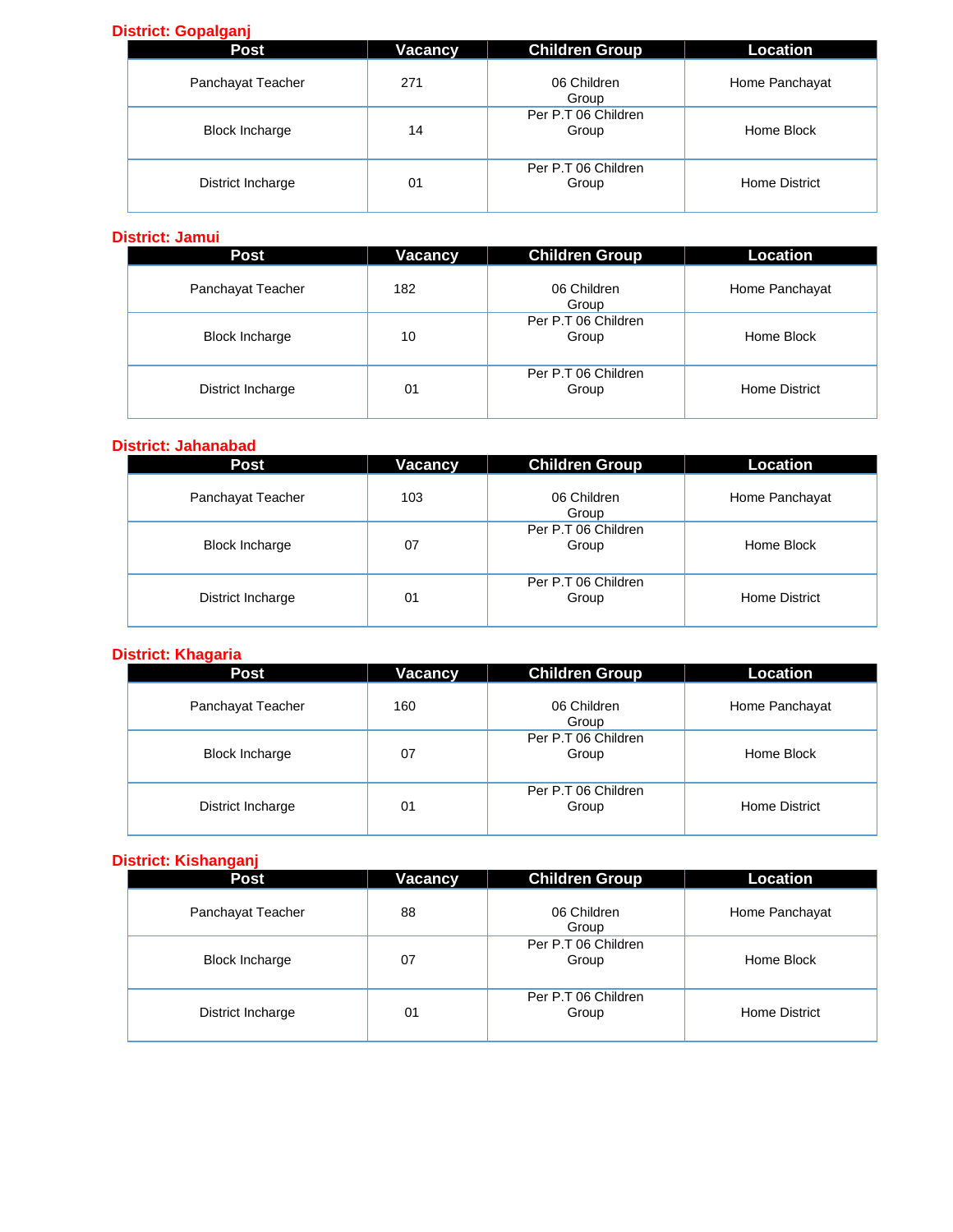#### **District: Kaimur**

| <b>Post</b>           | Vacancy | <b>Children Group</b>        | Location       |
|-----------------------|---------|------------------------------|----------------|
| Panchayat Teacher     | 168     | 06 Children<br>Group         | Home Panchayat |
| <b>Block Incharge</b> | 11      | Per P.T 06 Children<br>Group | Home Block     |
| District Incharge     | 01      | Per P.T 06 Children<br>Group | Home District  |

#### **District: Katihar**

| <b>Post</b>           | Vacancy | <b>Children Group</b>        | Location       |
|-----------------------|---------|------------------------------|----------------|
| Panchayat Teacher     | 301     | 06 Children<br>Group         | Home Panchayat |
| <b>Block Incharge</b> | 16      | Per P.T 06 Children<br>Group | Home Block     |
| District Incharge     | 01      | Per P.T 06 Children<br>Group | Home District  |

#### **District: Lakhisarai**

| Post                  | Vacancy | <b>Children Group</b>        | Location       |
|-----------------------|---------|------------------------------|----------------|
| Panchayat Teacher     | 70      | 06 Children<br>Group         | Home Panchayat |
| <b>Block Incharge</b> | 07      | Per P.T 06 Children<br>Group | Home Block     |
| District Incharge     | 01      | Per P.T 06 Children<br>Group | Home District  |

#### **District: Madhubani**

| Post                  | <b>Vacancy</b> | <b>Children Group</b>        | <b>Location</b> |
|-----------------------|----------------|------------------------------|-----------------|
| Panchayat Teacher     | 473            | 06 Children<br>Group         | Home Panchayat  |
| <b>Block Incharge</b> | 21             | Per P.T 06 Children<br>Group | Home Block      |
| District Incharge     | 01             | Per P.T 06 Children<br>Group | Home District   |

#### **District: Munger**

| <b>Post</b>           | Vacancy | <b>Children Group</b>        | Location       |
|-----------------------|---------|------------------------------|----------------|
| Panchayat Teacher     | 290     | 06 Children<br>Group         | Home Panchayat |
| <b>Block Incharge</b> | 09      | Per P.T 06 Children<br>Group | Home Block     |
| District Incharge     | 01      | Per P.T 06 Children<br>Group | Home District  |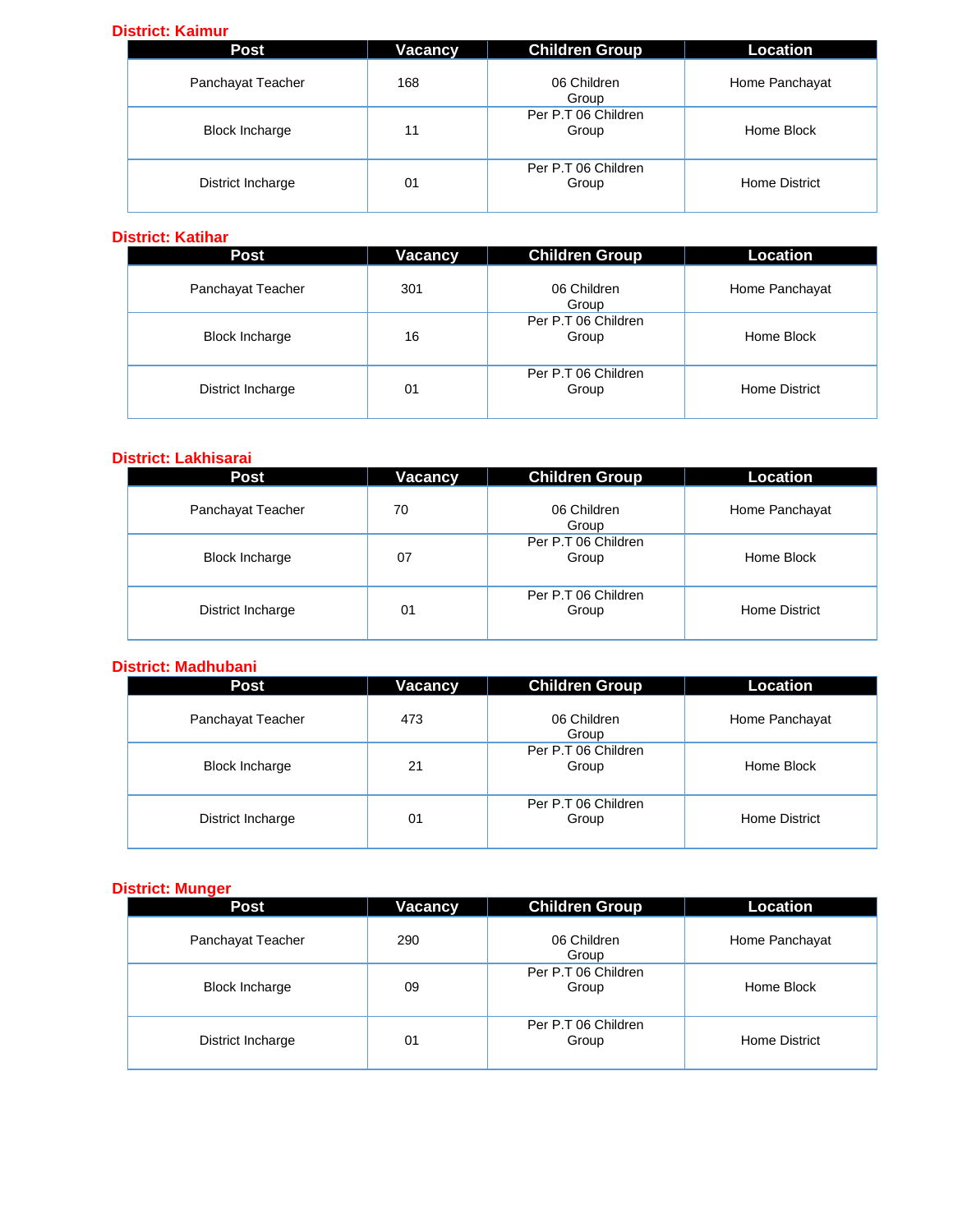## **District: Madhepura**

| <b>Post</b>           | Vacancy | <b>Children Group</b>        | Location       |
|-----------------------|---------|------------------------------|----------------|
| Panchayat Teacher     | 190     | 06 Children<br>Group         | Home Panchayat |
| <b>Block Incharge</b> | 13      | Per P.T 06 Children<br>Group | Home Block     |
| District Incharge     | 01      | Per P.T 06 Children<br>Group | Home District  |

#### **District: Nalanda**

| <b>Post</b>           | Vacancy | <b>Children Group</b>        | Location       |
|-----------------------|---------|------------------------------|----------------|
| Panchayat Teacher     | 299     | 06 Children<br>Group         | Home Panchayat |
| <b>Block Incharge</b> | 20      | Per P.T 06 Children<br>Group | Home Block     |
| District Incharge     | 01      | Per P.T 06 Children<br>Group | Home District  |

#### **District: Nawada**

| Post                  | <b>Vacancy</b> | <b>Children Group</b>        | <b>Location</b> |
|-----------------------|----------------|------------------------------|-----------------|
| Panchayat Teacher     | 198            | 06 Children<br>Group         | Home Panchayat  |
| <b>Block Incharge</b> | 14             | Per P.T 06 Children<br>Group | Home Block      |
| District Incharge     | 01             | Per P.T 06 Children<br>Group | Home District   |

### **District: Patna**

| <b>Post</b>           | Vacancy | <b>Children Group</b>        | Location       |
|-----------------------|---------|------------------------------|----------------|
| Panchayat Teacher     | 297     | 06 Children<br>Group         | Home Panchayat |
| <b>Block Incharge</b> | 23      | Per P.T 06 Children<br>Group | Home Block     |
| District Incharge     | 01      | Per P.T 06 Children<br>Group | Home District  |

### **District: Purnia**

| Post                  | Vacancy | <b>Children Group</b>        | Location       |
|-----------------------|---------|------------------------------|----------------|
| Panchayat Teacher     | 268     | 06 Children<br>Group         | Home Panchayat |
| <b>Block Incharge</b> | 14      | Per P.T 06 Children<br>Group | Home Block     |
| District Incharge     | 01      | Per P.T 06 Children<br>Group | Home District  |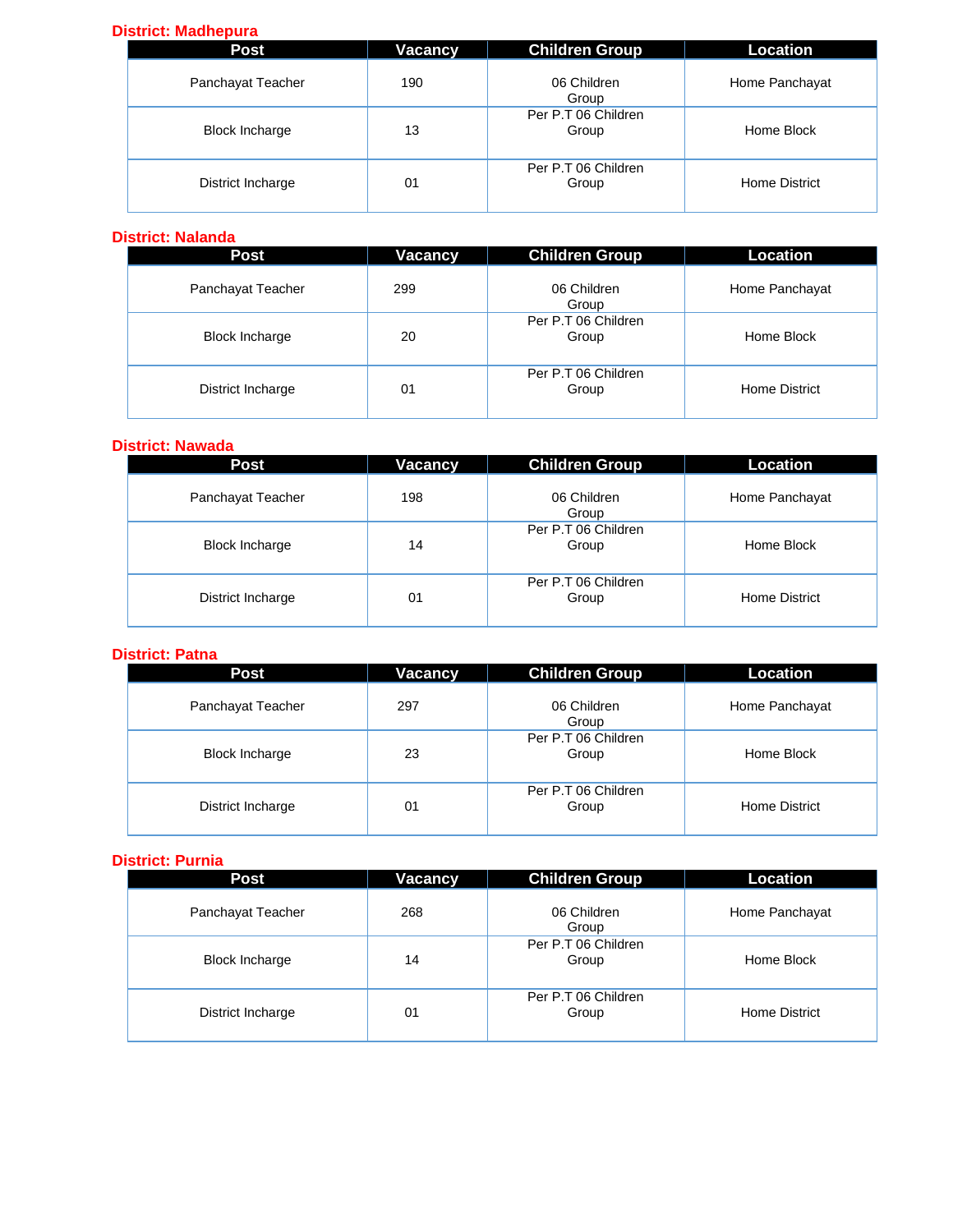#### **District: Rohtas**

| Post                  | Vacancy | <b>Children Group</b>        | <b>Location</b> |
|-----------------------|---------|------------------------------|-----------------|
| Panchayat Teacher     | 281     | 06 Children<br>Group         | Home Panchayat  |
| <b>Block Incharge</b> | 19      | Per P.T 06 Children<br>Group | Home Block      |
| District Incharge     | 01      | Per P.T 06 Children<br>Group | Home District   |

#### **District:Saharsa**

| <b>Post</b>           | Vacancy | <b>Children Group</b>        | Location       |
|-----------------------|---------|------------------------------|----------------|
| Panchayat Teacher     | 109     | 06 Children<br>Group         | Home Panchayat |
| <b>Block Incharge</b> | 10      | Per P.T 06 Children<br>Group | Home Block     |
| District Incharge     | 01      | Per P.T 06 Children<br>Group | Home District  |

#### **District: Samastipur**

| <b>Post</b>           | Vacancy | <b>Children Group</b>        | Location       |
|-----------------------|---------|------------------------------|----------------|
| Panchayat Teacher     | 352     | 06 Children<br>Group         | Home Panchayat |
| <b>Block Incharge</b> | 20      | Per P.T 06 Children<br>Group | Home Block     |
| District Incharge     | 01      | Per P.T 06 Children<br>Group | Home District  |

## **District: Sheohar**

| <b>Post</b>           | Vacancy | <b>Children Group</b>        | Location       |
|-----------------------|---------|------------------------------|----------------|
| Panchayat Teacher     | 48      | 06 Children<br>Group         | Home Panchayat |
| <b>Block Incharge</b> | 05      | Per P.T 06 Children<br>Group | Home Block     |
| District Incharge     | 01      | Per P.T 06 Children<br>Group | Home District  |

#### **District: Shekhpura**

| <b>Post</b>           | Vacancy | <b>Children Group</b>        | Location       |
|-----------------------|---------|------------------------------|----------------|
| Panchayat Teacher     | 33      | 06 Children<br>Group         | Home Panchayat |
| <b>Block Incharge</b> | 06      | Per P.T 06 Children<br>Group | Home Block     |
| District Incharge     | 01      | Per P.T 06 Children<br>Group | Home District  |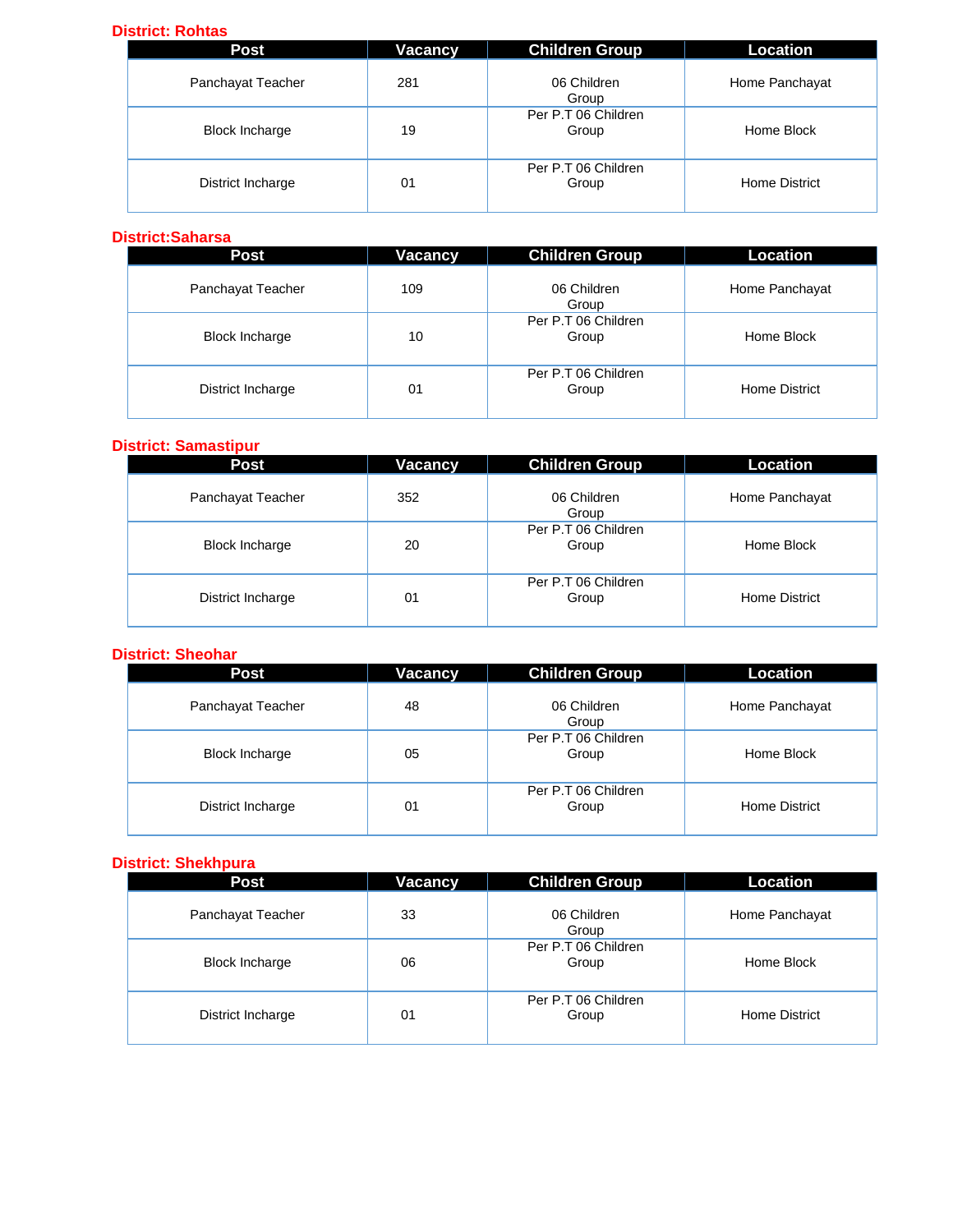### **District: Sitamarhi**

| Post                  | Vacancy | <b>Children Group</b>        | Location       |
|-----------------------|---------|------------------------------|----------------|
| Panchayat Teacher     | 289     | 06 Children<br>Group         | Home Panchayat |
| <b>Block Incharge</b> | 17      | Per P.T 06 Children<br>Group | Home Block     |
| District Incharge     | 01      | Per P.T 06 Children<br>Group | Home District  |

#### **District: Supaul**

| <b>Post</b>           | Vacancy | <b>Children Group</b>        | Location       |
|-----------------------|---------|------------------------------|----------------|
| Panchayat Teacher     | 201     | 06 Children<br>Group         | Home Panchayat |
| <b>Block Incharge</b> | 11      | Per P.T 06 Children<br>Group | Home Block     |
| District Incharge     | 01      | Per P.T 06 Children<br>Group | Home District  |

#### **District: Siwan**

| <b>Post</b>           | Vacancy        | <b>Children Group</b>        | <b>Location</b> |
|-----------------------|----------------|------------------------------|-----------------|
| Panchayat Teacher     | 133            | 06 Children<br>Group         | Home Panchayat  |
| <b>Block Incharge</b> | 19             | Per P.T 06 Children<br>Group | Home Block      |
| District Incharge     | 0 <sup>1</sup> | Per P.T 06 Children<br>Group | Home District   |

#### **District: Saran**

| Post                  | Vacancy | <b>Children Group</b>        | Location       |
|-----------------------|---------|------------------------------|----------------|
| Panchayat Teacher     | 180     | 06 Children<br>Group         | Home Panchayat |
| <b>Block Incharge</b> | 20      | Per P.T 06 Children<br>Group | Home Block     |
| District Incharge     | 01      | Per P.T 06 Children<br>Group | Home District  |

#### **District: Vaishali**

| Post                  | <b>Vacancy</b> | <b>Children Group</b>        | <b>Location</b> |
|-----------------------|----------------|------------------------------|-----------------|
| Panchayat Teacher     | 362            | 06 Children<br>Group         | Home Panchayat  |
| <b>Block Incharge</b> | 16             | Per P.T 06 Children<br>Group | Home Block      |
| District Incharge     | 01             | Per P.T 06 Children<br>Group | Home District   |